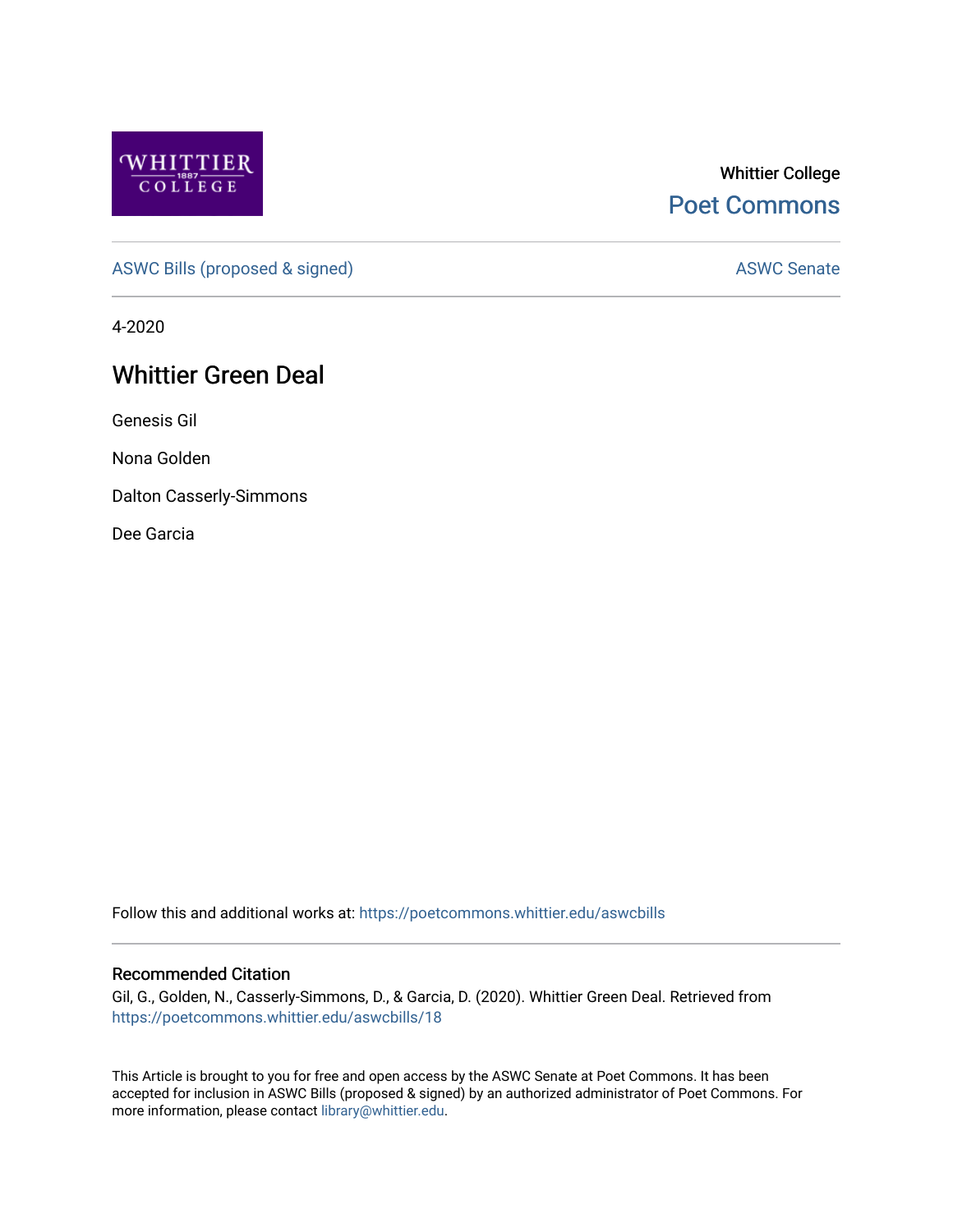

#### **Whittier Green Deal**

Authors: Genesis Gil, Nona Golden, Dalton Casserly-Simmons, D Garcia Session:  $BILL# -$ 

#### **Section I: Preface**

WHEREAS, Whittier College has been listed as one of the country's most environmentally-responsible colleges in the nation by the Princeton Review,

WHEREAS, Whittier College lacks environmental initiatives to uphold the credibility of this claim,

WHEREAS, Global Climate Disruption is one of the most pressing issues of our time,

WHEREAS, Colleges and individuals across the world are implementing sustainable practices into their daily lives,

WHEREAS, Whittier College has the responsibility to implement sustainable practices in order to ensure the preservation of the earth and the well-being of their students,

#### **Section II: The Rock**

WHEREAS, the rock is available to be spray painted up to 7 times a week,

WHEREAS, spray paint contains aerosols directly linked to the worsening of the greenhouse effect,

WHEREAS, the World Health Organization states a 20%-40% increase in some types of cancer (in particular lung cancer) for those who come into regular contact with paint while a Danish research center adds possibility of neurological damage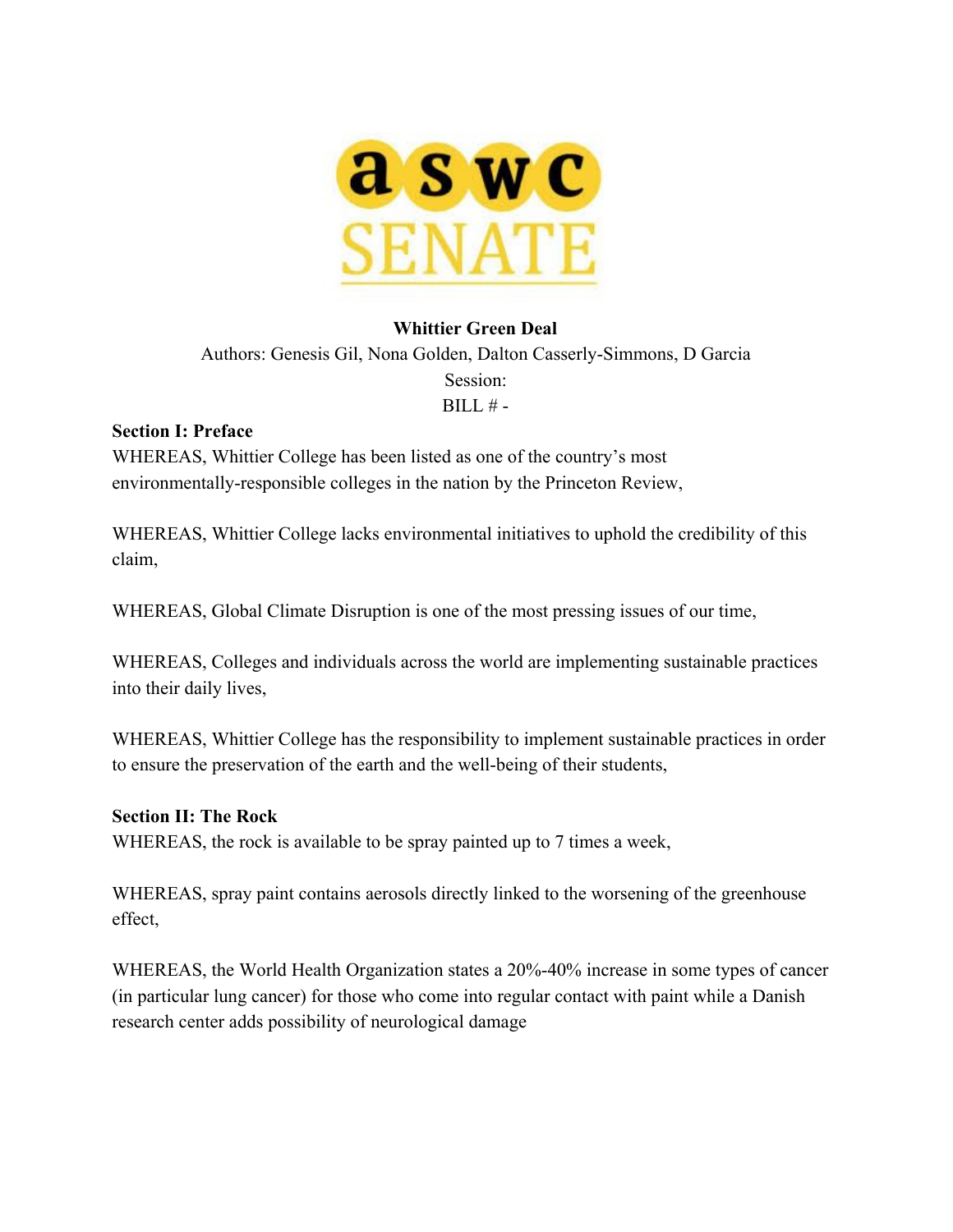WHEREAS, NASA states, "Aerosols have a profound impact on the climate because, just like greenhouse gases, they are able to change the Earth's "radiative", or energy, balance." (https://climate.nasa.gov/news/215/just-5-questions-aerosols/)

LET IT BE RESOLVED, the use of spray paint on and around the rock is prohibited for Whittier College and its affiliates,

LET IT BE RESOLVED, only liquid paint is to be applied on the rock in good faith,

LET IT BE RESOLVED, environmentally friendly paint is to be applied solely to the rock and not its surrounding area,

LET IT BE FURTHER RESOLVED, that societies and clubs/organizations affiliated with Whittier College are to only paint the rock 5 times each per semester with minimal exceptions that are to be approved by the Environmental Committee Chair

## **Section III: Incentives**

WHEREAS, Whittier College does not provide adequate resources for sustainable living

WHEREAS, sustainable actions of individuals can have a profound positive effect on the environment

# **Subsection III A: Low Impact Transportation**

WHEREAS, approximately 54% of Whittier College students commute to school

WHEREAS, non-motorized transport, public transport, multiple occupant automobile are among the most sustainable methods of commuting

LET IT BE RESOLVED, the ASWC Senate will work with administration to provide the subsequent incentives

LET IT BE RESOLVED, that students using non-motorized transportation, public transport or multiple occupant automobiles to commute to campus can receive a stipend upon the submission of proof to the Environmental Action Chair

LET IT BE FURTHER RESOLVED, that the stipend be equal to \$5 per commute while the supply of \$500 per semester is available, commute being to and from your destination; Limit one stipend per day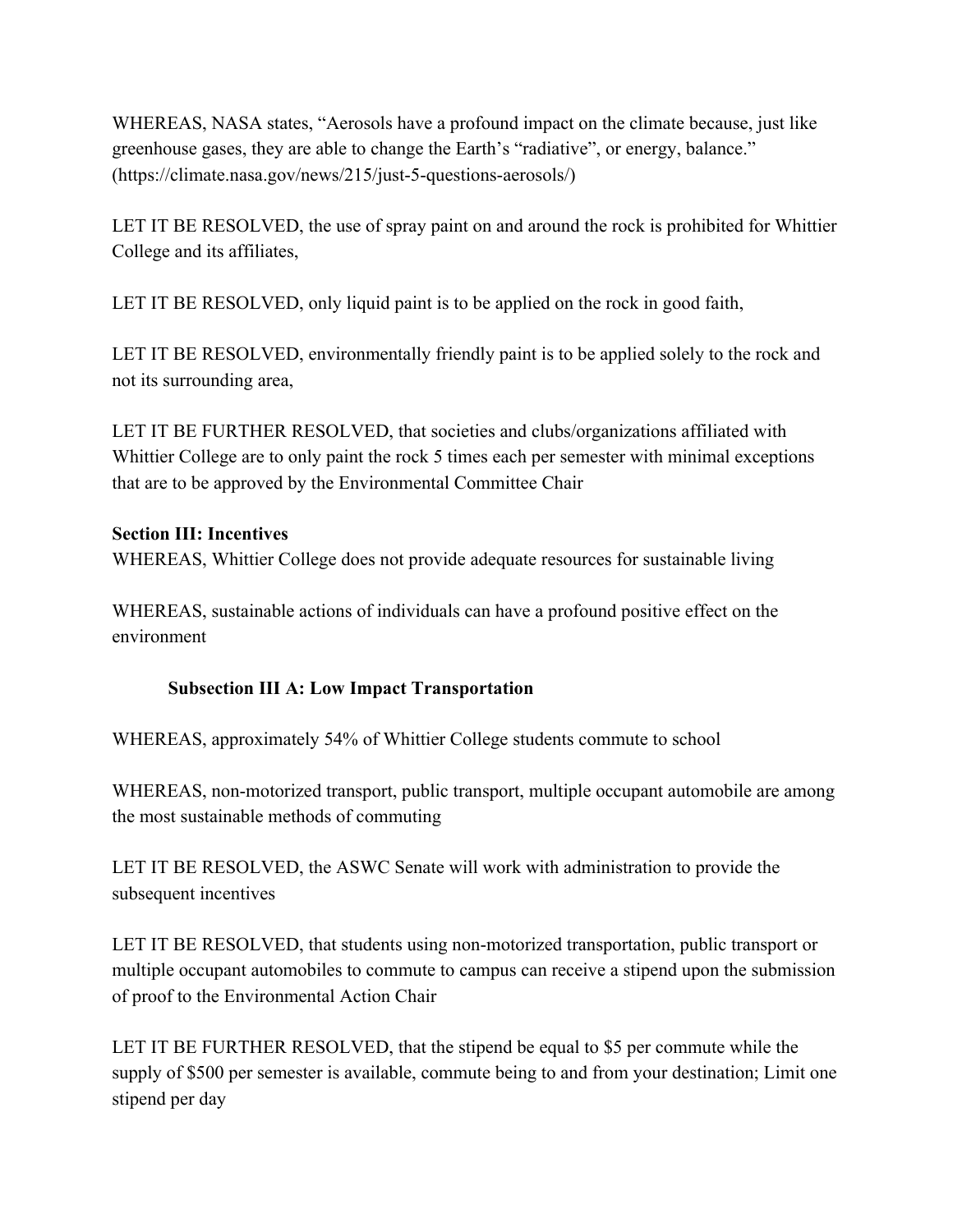LET IT BE FURTHER RESOLVED, that proof of sustainable commute be considered as the following:

- Time stamped photographs
- GPS tracking apps

LET IT BE FURTHER RESOLVED, the student commuter representative is to be involved in the execution of this initiative

## **Subsection III B: Sustainable Food Incentives**

WHEREAS, the meat industry is a leading contributor to global climate disruption

WHEREAS, there are currently no incentives around sustainable eating habits at Whittier College

WHEREAS, individuals that eat a vegetarian/vegan based diet help to reduce overall greenhouse gas emissions

LET IT BE RESOLVED, vegetarian/vegan food items purchased at the Spot costing \$4 or more are eligible to receive a \$2 reimbursement from Environmental Committee while supplies last

LET IT FURTHER BE RESOLVED, Environmental Committee will require submission of proof of purchase in the form of a receipt during the Environmental Chairs office hours

LET IT FURTHER BE RESOLVED, submissions will only be accepted during the month of purchase with few exceptions made by the Environmental Chair

LET IT FURTHER BE RESOLVED, the allocated funds for reimbursement will be determined by the Environmental Committee on a monthly basis

## **Section IV: Event Sustainability**

WHEREAS, single-use plastics, styrofoam, and other non-reusable items further contribute to the waste problem impacting our world

WHEREAS, waste ends up throughout our natural environment, never truly breaking down which impacts the health of humans and animals alike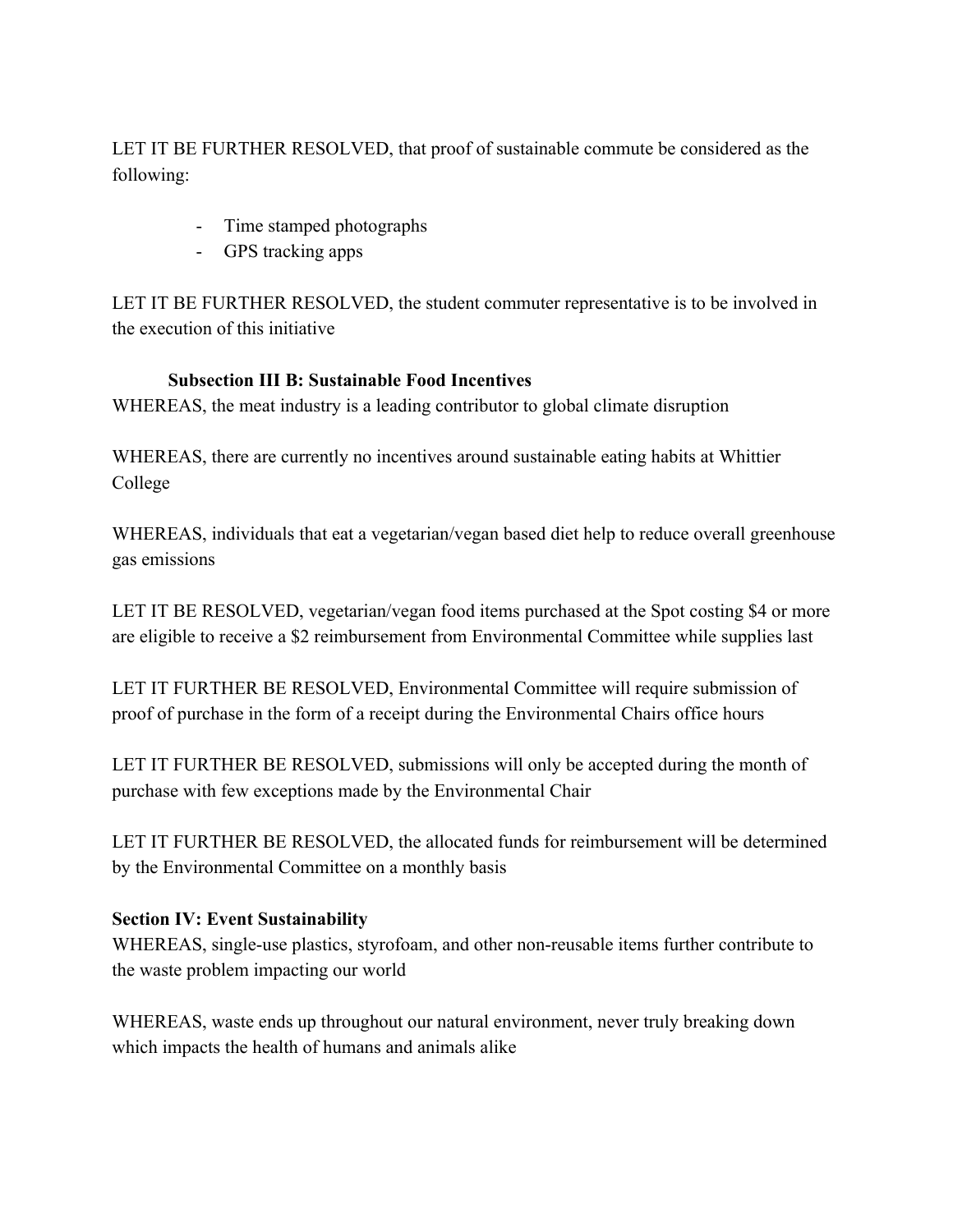LET IT BE RESOLVED, the ASWC Senate and all student clubs and organizations falling under the umbrella of the ASWC Senate are prohibited from using single-use plastic and styrofoam items when hosting any event

LET IT BE RESOLVED, the current health crisis creates concerns regarding the sanitation of reusables; however, pending national recovery from this epidemic, the Environmental Committee plans to implement the following system

LET IT BE RESOLVED, the Environmental Committee will provide a set number of reusables that can be loaned out to compensate for single-use items when the ASWC Senate deems the aforementioned initiative appropriate; until that time, biodegradable products are to be utilized

LET IT FURTHER BE RESOLVED, that student clubs and organizations are to contact the Environmental Action Advocate via email to rent out the reusables

LET IT FURTHER BE RESOLVED, the Environmental Advocate's email is to be obtained through their office hours or at ASWC Senate meetings

#### **Subsection IV A: Displaced Meals**

WHEREAS, Bon Appétit hosts displaced meals using single-use plastic items

WHEREAS, single-use items directly contribute to the global waste problem

LET IT BE RESOLVED, Bon Appétit is to use their own reusable dining sets when hosting displaced meals

#### **Section V: Ecosia**

WHEREAS, search engines are used in any and all online activity

WHEREAS, Google Chrome does not positively contribute to the environment

WHEREAS, Ecosia puts sustainability at the top of its priority list by mitigating emissions through environmental initiatives

LET IT BE RESOLVED, all desktop and laptop computers in the Wardman library are to have their default search engine switched to Ecosia (chrome still available)